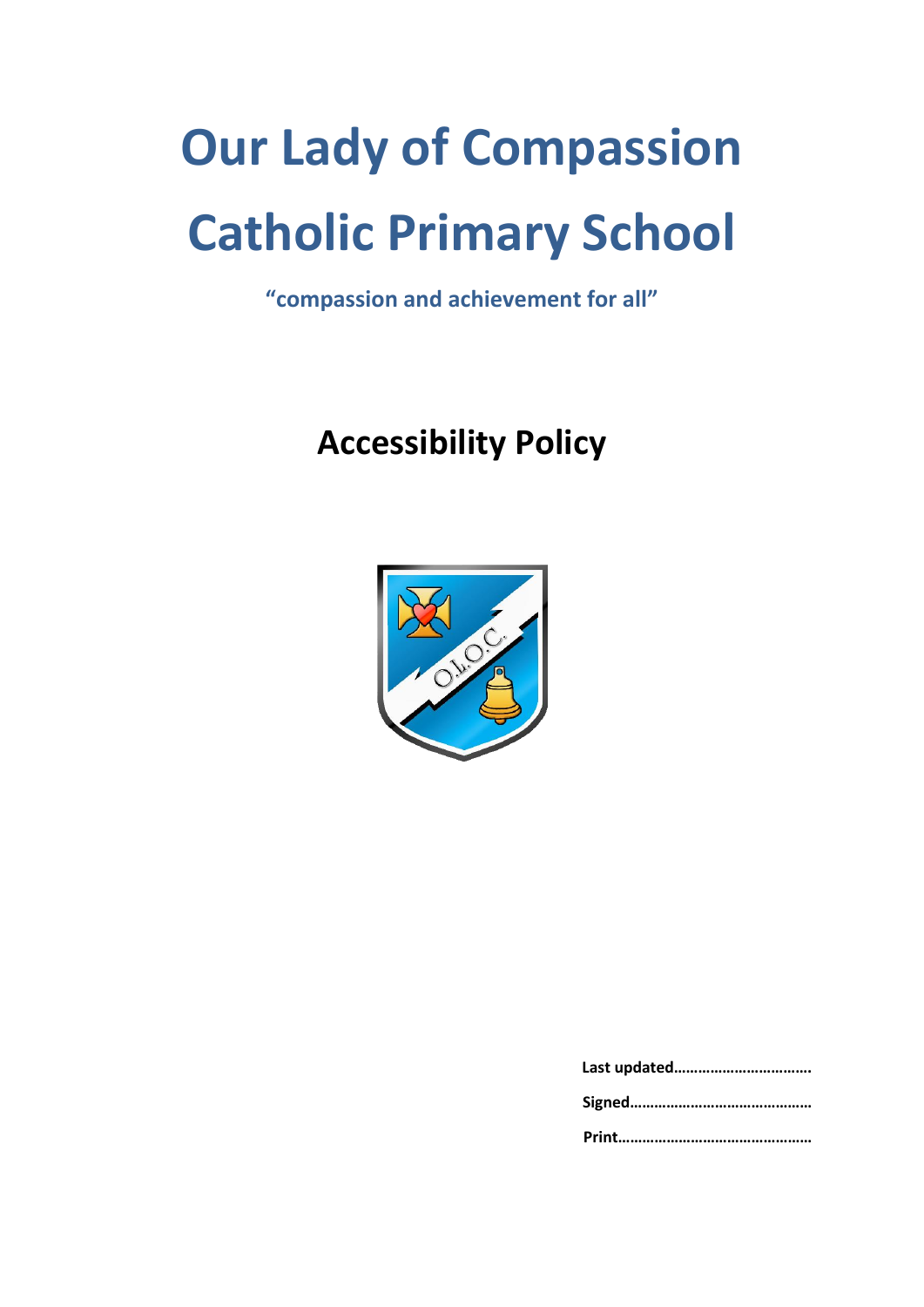## **Disability Access Plan**

#### **Introduction**

Schools' duties around accessibility for disabled pupils

Schools and LAs need to carry out accessibility planning for disabled pupils. These are the same duties as previously existed under the Disability Discrimination Act and have been replicated in the Equality Act 2010 Part 5A of the Disability Discrimination Act 1995 (DDA) requires the governing body to:

promote equality of opportunity for disabled people: pupils, staff, parents, carers and other people who use the school or may wish to; and

prepare and publish a Disability Equality Scheme to show how they will meet these duties.

This Accessibility Plan and the accompanying action plan forms part of the Disability Equality Scheme and sets out how Our Lady of Compassion Primary School will improve equality of opportunity for disabled people.

This plan sets out the proposals of the school to increase access to education for disabled pupils in the three areas required by the planning duties in the DDA. increasing the extent to which disabled pupils can participate in the school curriculum;

improving the environment of the school to increase the extent to which disabled pupils can take advantage of education and associated services;

improving the delivery to disabled pupils of information which is provided in writing for pupils who are not disabled.

It is a requirement that the school's Accessibility Plan is resourced, implemented and reviewed and revised as necessary. Attached is an action plan, (Appendix 1) showing how the school will address priorities identified in the plan. This plan incorporates the school's intention to increase access to education for disabled pupils. In drawing up the Accessibility Plan the school has set the following priorities:

To provide safe access throughout the school for all school users, irrespective of their disability.

To ensure that the teaching and learning environment and the resources used are suitable for all staff and pupils, tailoring the requirements to suit individual needs. To provide training to all staff regarding the needs of disabled people and how to provide assistance to enable them to enjoy the school experience as fully as possible.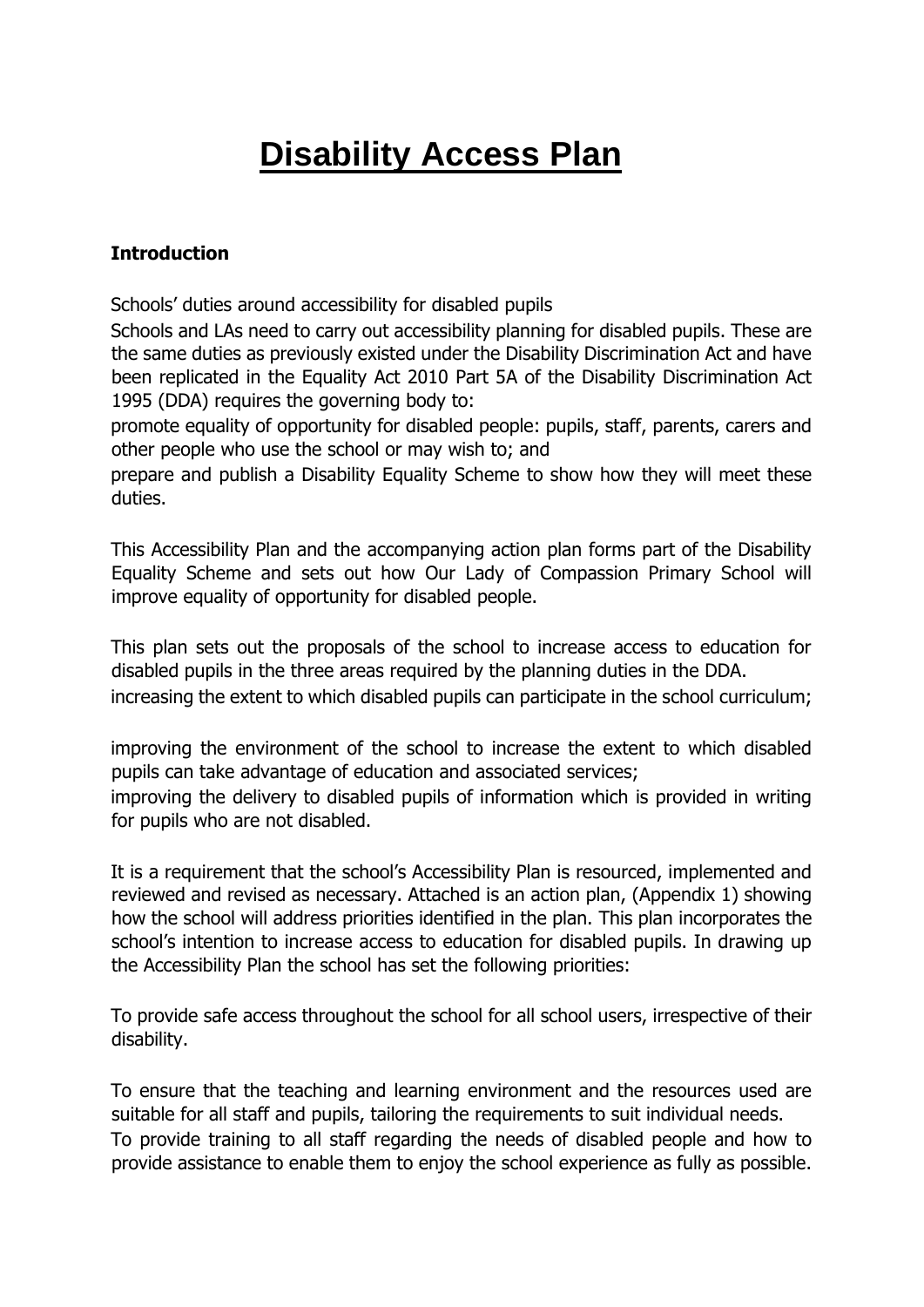At Our Lady of Compassion Primary School we are committed to establishing equality for all pupils, their parents, staff and other users of the school. This is reflected in our school aims, which state:

Our mission for Our Lady of Compassion Primary School is:

To develop a supportive and productive learning community where everyone:

- works together to create a happy, healthy and safe environment
	- is valued and given challenges and opportunities
	- becomes the best they can be
	- is prepared for a successful future life
	- develops lively and enquiring minds, questions and then rationally voices their point of view
	- applies themselves positively to tasks and physical activities
	- acquires and applies knowledge, skills and motivation to their life in a rapidly changing world
	- acquires a reasoned, independent set of attitudes, values and beliefs, including a respect for, and an understanding of, different religious, moral and cultural values
	- understands and contributes to the world in which we live
	- communicates effectively
	- is numerate and economically aware
	- develops confidence and self-respect whilst being aware of the needs of others and society as a whole.

1.1.2 It is the responsibility of the whole school community to implement this scheme in a manner which promotes the inclusive ethos of our school.

According to the Act a "disabled person is defined as someone who has a physical or mental impairment which has an effect on his or her ability to carry out normal dayto-day activities". The effect must be substantial, long term and adverse. The DDA definition of disability covers physical disabilities, sensory impairments and learning disabilities.

This plan considers the following three areas as identified in the introduction: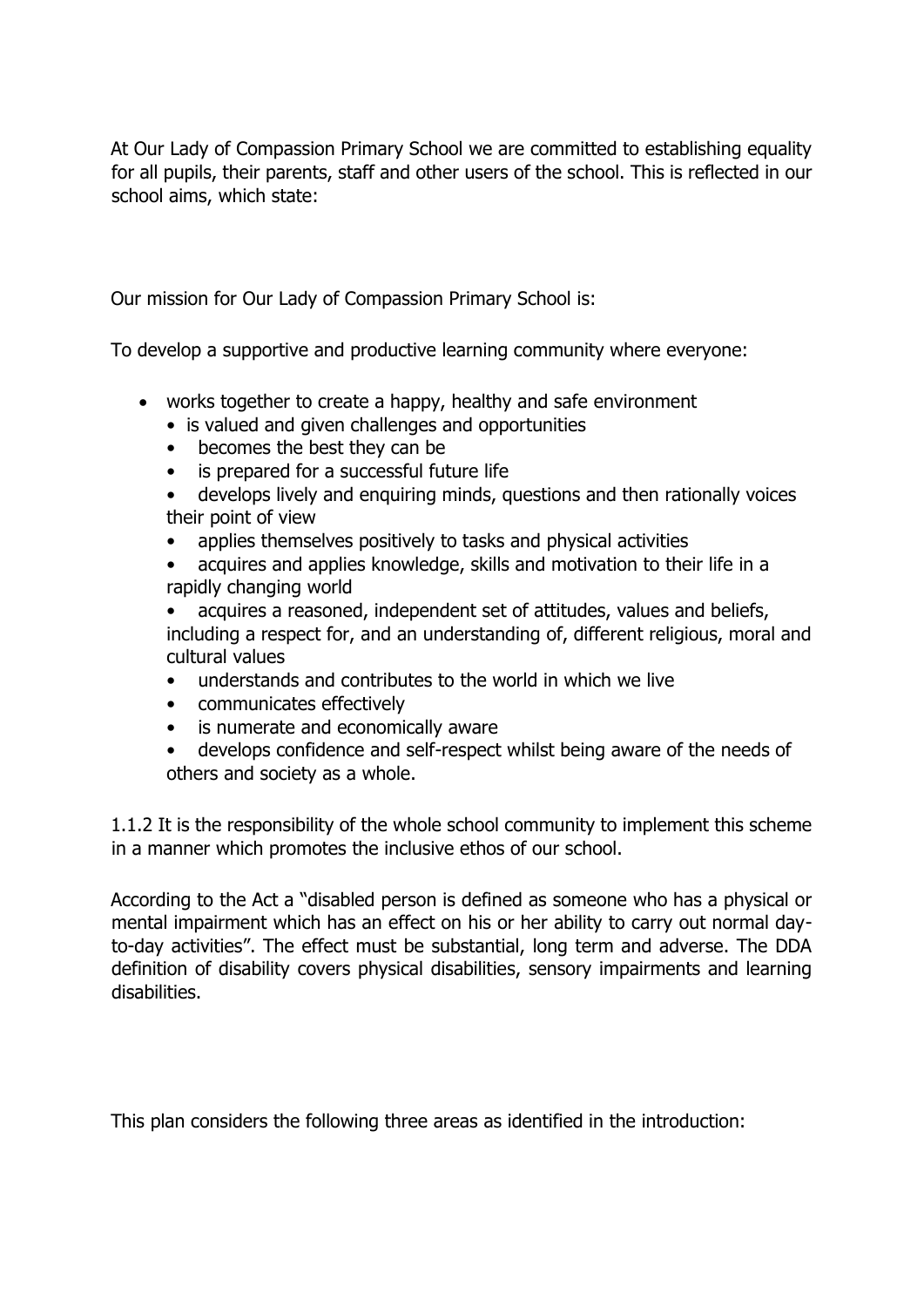3.1 Increasing the extent to which disabled pupils can participate in the school's curriculum by securing relevant staff training and ensuring appropriate classroom organisation

3.2 Improving the physical environment of the school as well as physical aids to access education such as specialist desks and ICT equipment

4.3 Improving the delivery to disabled pupils of information which is already provided to pupils who are not disabled. This should be done within a reasonable period of time and in formats that take account of any views expressed by pupils or parents about their preferred means of communication such as large print and the provision of information orally.

Increasing the extent to which disabled pupils can participate in the school curriculum

The school SEN policy ensures that staff identify, assess and arrange suitable provision for pupils with disabilities and special educational needs. Working with the LA, the SENCo manages the Statutory Assessment Process, ensuring additional resources are available where appropriate. The school provides additional support for pupils and supports teachers in implementing strategies for improving pupils' behaviour and access to learning. The school works closely with specialist services including:

- Hearing Impaired Children's service
- Visual Impairment Advisory and Support Service
- Occupational Therapists
- Speech and Language Therapy

Improving access to the physical environment of the school

This element of the Planning Duty covers all areas of the physical environment such as external areas, buildings and fixtures and fittings. The aim is to continue to enhance the environment to meet the needs of all pupils and ensure that they have access to all aspects of education offered by Our Lady of Compassion Primary School.

- Improving the delivery of information to disabled persons
- Staff members are to be made aware of the services available through the LA for converting written information into alternative formats.
- This Access Improvement Plan is reviewed annually.
- In addition it will be reviewed three yearly.

Information on how to view this plan is included in the school prospectus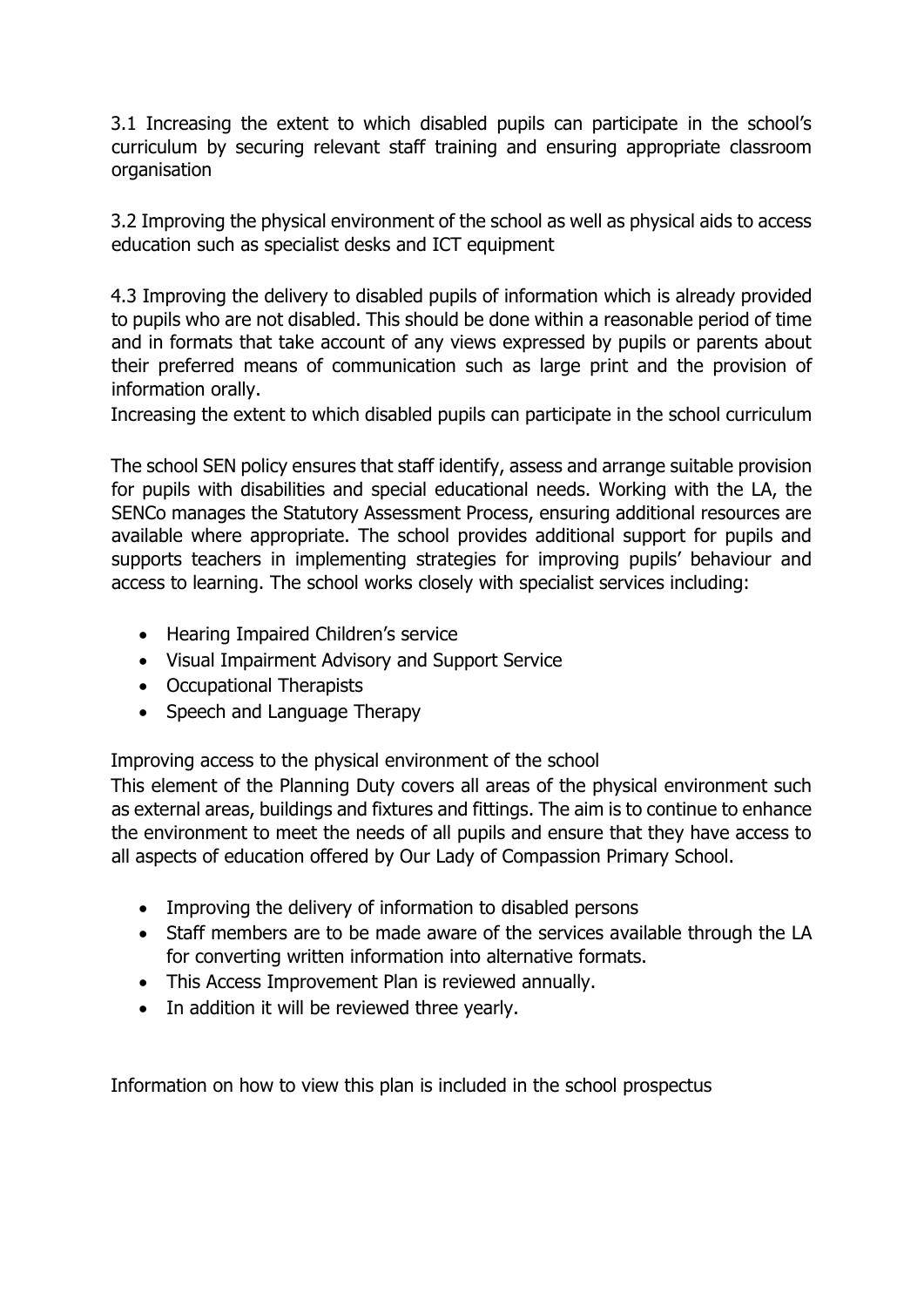## **Action Plan**

**Aim 1: To increase the extent to which disabled pupils can participate in the school curriculum.** 

Our key objective is to reduce and eliminate barriers to access to the curriculum and to ensure full participation in the school community for pupils, and prospective pupils, with a disability, medical condition or other access needs. Provision may include: Liaison with specialists, CPD for staff, a differentiated curriculum, specialist resources to support learning and access to the curriculum, a range of support staff including trained teaching assistants and access arrangements in place for statutory testing.

| <b>Targets</b>                                                                                                              | <b>Strategies</b>                                                                                  | <b>Timescale</b>       | <b>Responsibilities</b>                                    | <b>Success Criteria</b>                                                                                                                                        |
|-----------------------------------------------------------------------------------------------------------------------------|----------------------------------------------------------------------------------------------------|------------------------|------------------------------------------------------------|----------------------------------------------------------------------------------------------------------------------------------------------------------------|
| To liaise with pre-<br>school providers to<br>prepare for the new<br>intake of children into<br>Foundation each year        | To identify pupils who<br>$\bullet$<br>may need adapted or<br>additional provision                 | May to July annually   | HT<br><b>EYFS Leader and teachers</b>                      | Provision set in place<br>$\bullet$<br>ready for when the<br>child/ren start school                                                                            |
| To liaise with<br>educational<br>establishments to<br>prepare for the intake<br>of new children who<br>transfer within year | To identify pupils who<br>$\bullet$<br>may need adapted or<br>additional provision                 | Ongoing as need arises | HT & Deputy/SENCo                                          | Provision set in place<br>$\bullet$<br>ready for when the<br>child/ren start school                                                                            |
| To review policies to<br>ensure that they reflect<br>inclusive practice and<br>procedure                                    | To comply with the<br>$\bullet$<br>Equality Act 2010                                               | Ongoing                | <b>SLT &amp; Governors</b>                                 | All policies clearly<br>$\bullet$<br>reflect inclusive<br>practice and procedure                                                                               |
| To establish and<br>$\bullet$<br>maintain close liaison<br>with parents                                                     | To ensure collaboration<br>$\bullet$<br>and information<br>sharing between school<br>and families. | Ongoing                | SLT and all teaching staff                                 | Clear collaborative<br>$\bullet$<br>working approaches<br>through regular<br>meetings, risk<br>assessment reviews,<br>provision reviews and<br>action planning |
| To establish and<br>maintain close liaison<br>with outside agencies<br>for pupils with<br>additional needs                  | To ensure collaboration<br>$\bullet$<br>between all key<br>personnel.                              | Ongoing                | SLT/SENCo, all teaching staff and<br>outside professionals | Clear collaborative<br>$\bullet$<br>working approaches<br>through regular<br>meetings, risk<br>assessment reviews,<br>provision reviews and<br>action planning |
|                                                                                                                             |                                                                                                    | Dec 2018               | SEN co-cordinator<br>Speech and Language therapist         | Appropriate staff will<br>$\bullet$<br>have had training in                                                                                                    |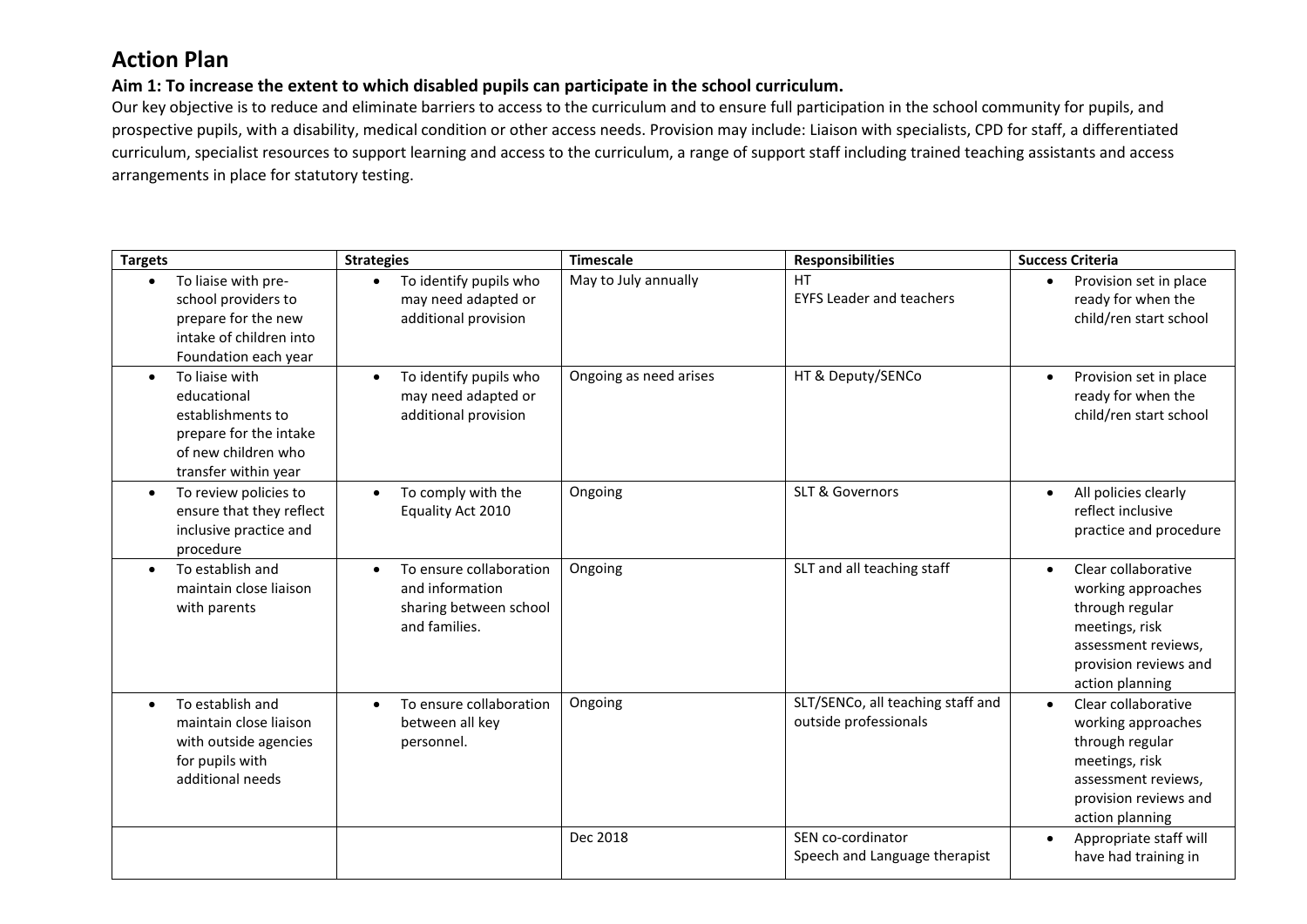| setting                      | To introduce the use of<br>$\bullet$<br>PECS (Picture Exchange<br>Communication<br>System) in the Nursery                   | For members of staff to<br>be trained in using PECS<br>with children who have<br>communication<br>difficulties                                    |                  |                                                               |           | PECS and will be using<br>effectively to<br>communicate with<br>children and improved<br>outcomes for children<br>will be seen with<br>greater access to the<br>curriculum                                                             |
|------------------------------|-----------------------------------------------------------------------------------------------------------------------------|---------------------------------------------------------------------------------------------------------------------------------------------------|------------------|---------------------------------------------------------------|-----------|----------------------------------------------------------------------------------------------------------------------------------------------------------------------------------------------------------------------------------------|
| curriculum                   | To use Information<br>$\bullet$<br>communications<br>technology equipment<br>to allow SEN children<br>greater access to the | To allow greater access<br>Chrome books and<br>iPads for recording in<br>alternative methods                                                      | September 2019   | <b>SLT</b><br>SEN co-ordinator<br>Computing co-ordinator      | $\bullet$ | Children will be able to<br>record work and<br>responses through<br>alternative methods                                                                                                                                                |
| $\bullet$<br><b>Training</b> | SEN Co-ordinator<br>and SMT to attend<br><b>Mental Health</b>                                                               | To attend training<br>and decimate<br>information to staff<br>through staff<br>meeting                                                            | Feb 2018         | <b>Head Teacher</b><br>Safe Guarding Team<br>SEN Co-ordinator | $\bullet$ | To have a greater<br>understanding of<br>Mental health and<br>how to support<br>staff effectively                                                                                                                                      |
| children with                | To develop the staff<br>$\bullet$<br>understanding of the<br>emotional needs of<br>attachment disorders                     | Staff will receive<br>appropriate training to<br>help understanding of<br>the needs of children<br>with attachment<br>disorders                   |                  | <b>Inclusion Manager</b>                                      | $\bullet$ | Staff will understand<br>the needs of children<br>with attachment<br>disorders and provide<br>support which will<br>enable children to<br>access the curriculum<br>and their learning.<br>Improved outcomes for<br>vulnerable children |
|                              | To create an outside<br>sensory and resource<br>area for children to<br>access the curriculum                               | To create an outside<br>play based / learning<br>environment to<br>develop reading,<br>communication,<br>sensory and social play                  | <b>July 2019</b> | <b>SLT</b><br>Site manager                                    | $\bullet$ | A completed sensory<br>play area to support<br>reading and<br>communication for<br>children to access.                                                                                                                                 |
|                              | To develop health and<br>$\bullet$<br>mental wellbeing<br>within the school                                                 | To develop staff<br>understanding<br>To support children<br>understanding of<br>mental well-being<br>To introduce the Even<br>better Place 2 Work | <b>July 2020</b> | Whole school                                                  | $\bullet$ | Staff will have a greater<br>understanding of<br>positive mental health<br>and be able to<br>recognise the sign of<br>children requiring<br>support.                                                                                   |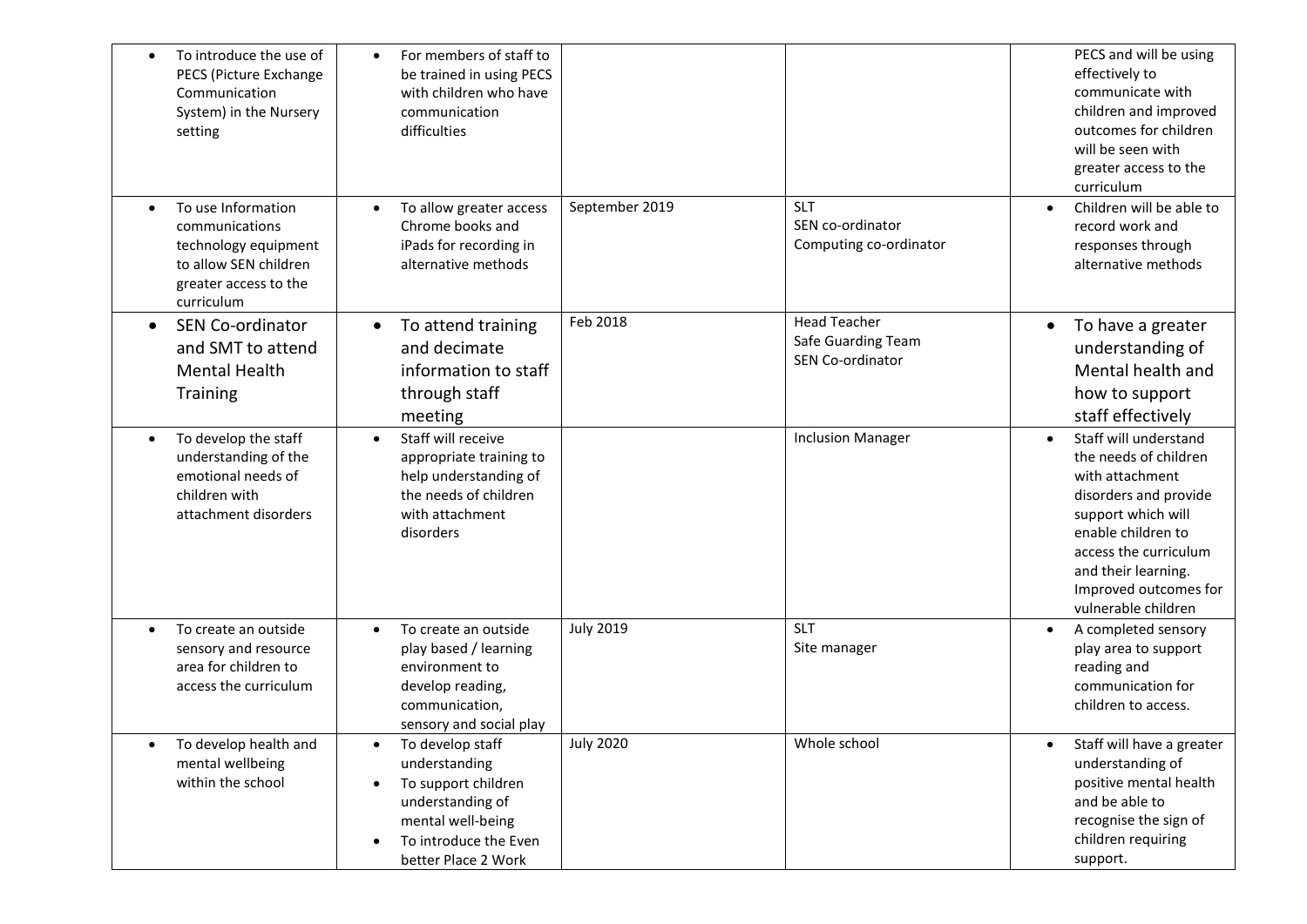| strategies and support                       |  | To create an ethos of open                             |
|----------------------------------------------|--|--------------------------------------------------------|
| programs into the<br>school to support staff |  | communication to support<br>everyone within the school |

#### **Aim 2: To improve the physical environment of the school to increase the extent to which pupils with a disability, medical condition or other access needs can access education and associated services.**

| <b>Targets</b>                                                                                                                                | <b>Strategies</b>                                                                                                                                                                                                                                                                                                                                                          | <b>Timescale</b> | <b>Responsibilities</b>                            | <b>Success Criteria</b>                                                                                                                       |
|-----------------------------------------------------------------------------------------------------------------------------------------------|----------------------------------------------------------------------------------------------------------------------------------------------------------------------------------------------------------------------------------------------------------------------------------------------------------------------------------------------------------------------------|------------------|----------------------------------------------------|-----------------------------------------------------------------------------------------------------------------------------------------------|
| Improve the physical<br>$\bullet$<br>school environment                                                                                       | The school will take<br>$\bullet$<br>account the needs of<br>pupils with physical<br>difficulties and sensory<br>impairments when<br>planning and<br>undertaking future<br>improvements and<br>refurbishments of the<br>site and premises, such<br>as improved access,<br>lighting and colour<br>schemes, clear signage<br>and more accessible<br>facilities and fittings. | Ongoing          | SLT, site manager and governors                    | Evidence that<br>$\bullet$<br>appropriate<br>considerations have<br>been made wherever<br>physical school<br>improvements are<br>carried out. |
| Ensure that reasonable<br>$\bullet$<br>adjustments are made<br>for pupils with a<br>disability, medical<br>condition or other<br>access needs | Create personalised risk<br>$\bullet$<br>assessments and access<br>plans for individual<br>pupils. Liaise with<br>external agencies,<br>identifying training<br>needs and implementing<br>training where needed.<br>Ensure that actions,<br>including emergency<br>evacuation procedures,<br>are clear and that staff<br>are capable of carrying<br>them out.              | Ongoing          | SLT, SENCo, all teaching staff and<br>site manager | As full as possible<br>$\bullet$<br>inclusion for all pupils.<br>Safe evacuation in an<br>emergency.                                          |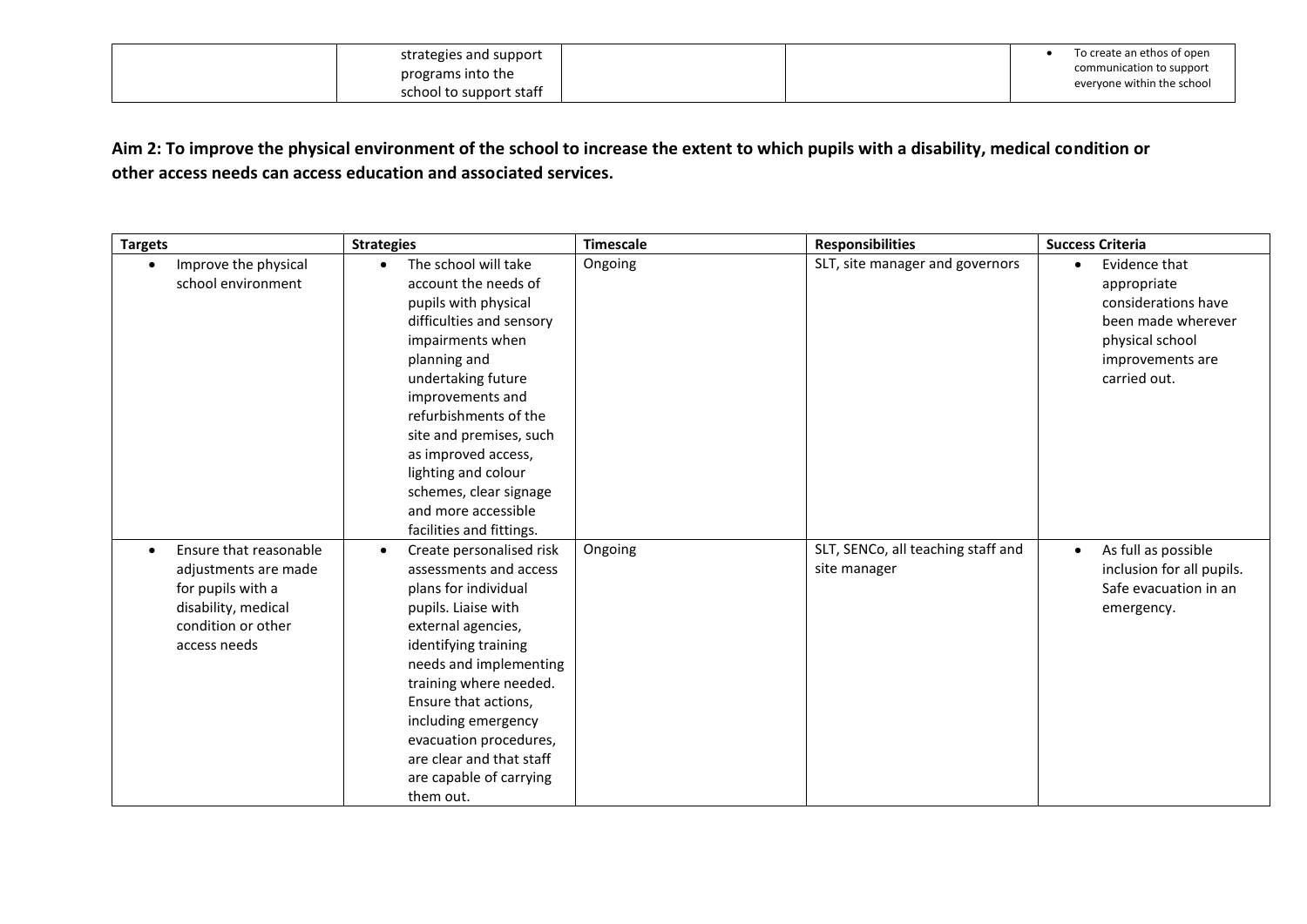| To ensure continued<br>improved access for<br>pupils who may<br>experience difficulty<br>moving around<br>school   | To continue to assess<br>children's needs when<br>they are new to the<br>school and to review on<br>annually.<br>To ensure care plans are<br>$\bullet$<br>in place to support any<br>child or adult with<br>mobility difficulties | October 2018<br>Ongoing | Head teacher<br>Site manage<br><b>Learning Mentor</b>                         | Any child / adult who<br>experiences mobility<br>difficulties to have<br>access to all areas of<br>school<br>Care plans will be in<br>$\bullet$<br>place and reviewed<br>annually for those<br>children who have<br>mobility difficulties                                                       |
|--------------------------------------------------------------------------------------------------------------------|-----------------------------------------------------------------------------------------------------------------------------------------------------------------------------------------------------------------------------------|-------------------------|-------------------------------------------------------------------------------|-------------------------------------------------------------------------------------------------------------------------------------------------------------------------------------------------------------------------------------------------------------------------------------------------|
| To develop staff<br>understanding of the<br>impact of disability<br>and the needs of<br>others                     | To provide disability<br>awareness training for<br>all staff                                                                                                                                                                      |                         | Head teacher<br><b>SEN Co-ordinator</b><br><b>SENIS</b>                       | Staff will have<br>$\bullet$<br>attended disability<br>awareness training<br>provided through<br><b>SENIS</b><br>Staff will have a better<br>$\bullet$<br>understanding of<br>disabilities and be able<br>to use this knowledge<br>to plan effectively for<br>any children with a<br>disability |
| To complete a an<br>$\bullet$<br>accessibility walk with<br>the support of the<br>complex Needs team<br>from SENIS | To access the grounds<br>$\bullet$<br>for potential risk<br>factors for children<br>with enhanced<br>physical needs                                                                                                               | November 2018           | <b>SENCO</b><br><b>SENIS Complex Needs Team</b><br><b>SLT</b><br>Site Manager | A completed risk<br>$\bullet$<br>evaluation of the<br>school grounds.<br>Target setting for<br>improvements                                                                                                                                                                                     |
| Re paint marking on<br>the entrance to the<br>school                                                               | To enable anyone with<br>a disability to have<br>access to the school<br>building from the<br>main car parks                                                                                                                      | <b>June 2018</b>        | Head teacher<br>Site Manager                                                  | The disabled access<br>$\bullet$<br>will have been re<br>painted and are<br>clearer to allow for<br>access                                                                                                                                                                                      |